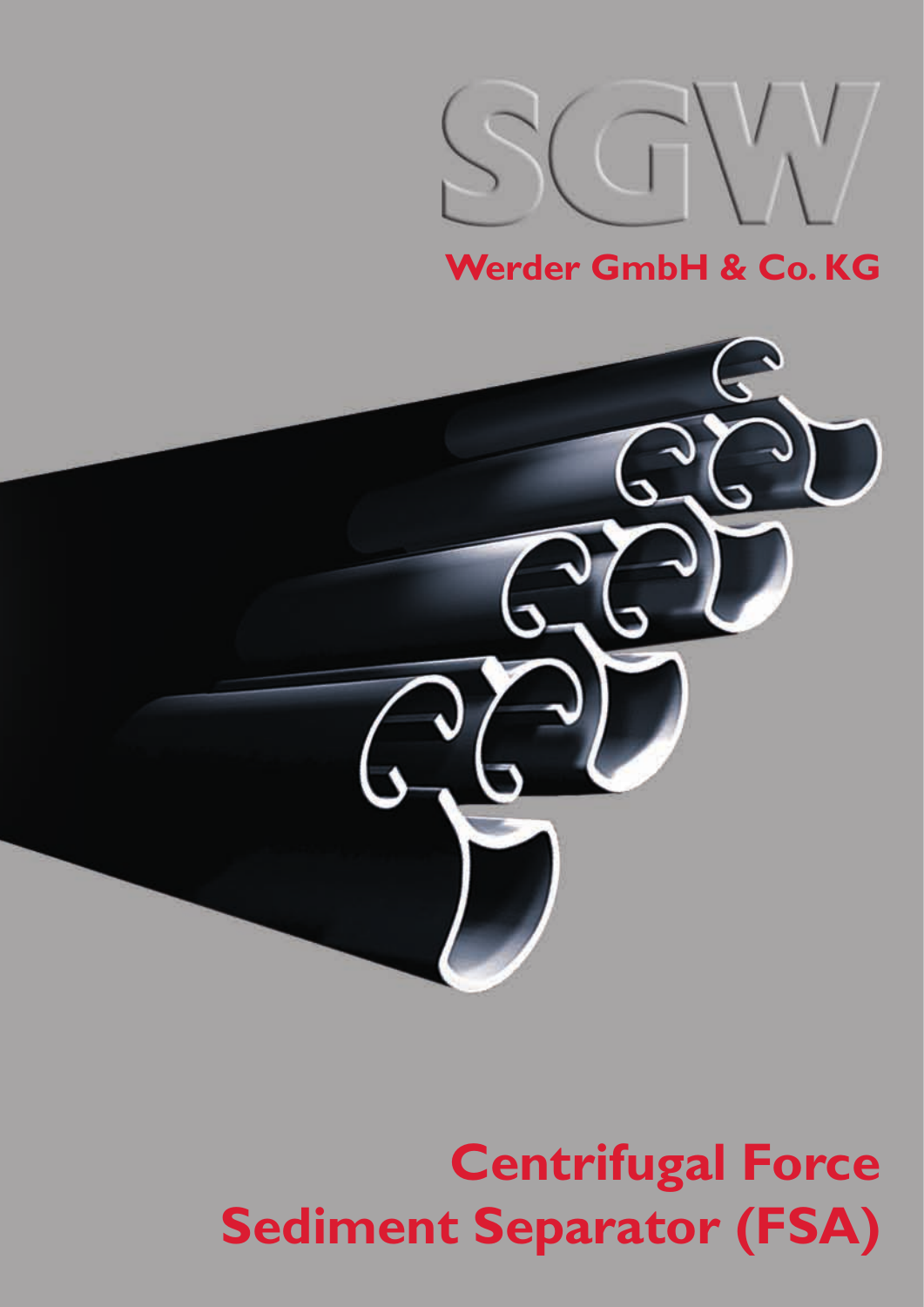## **Centrifugal Force Sediment Separator (FSA)**

### **Areas of application**

The areas in which the new mechanical centrifugal force sediment separators can be used are:

- Ventilation
- 
- 
- **Recycling**
- 

The centrifugal force sediment separators can be used to separate out dust, droplets and snow. Their advantages include:

- Low energy requirements due to
- 
- Maintenance free / low maintenance if used for extreme load applications
- Low weight due to use of aluminium profiles
- Variable shapes and sizes
- Vibrationally stable
- Universal usage of roof, wall and underfloor applications

Our air intake and exhaust grilles have proven their quality in numerous applications in Europe, Asia, Africa and North and Central America.

### **Operating principle**

Rounded intake profiles admit the air stream to be cleaned through the intake openings. The direction of travel here is for the most part irrelevant.

As it rushes in, the air is backed up by separator I and separator 2 and its direction reversed. The effects of inertia now cause particulate matter to enter the hollow sections of the profiles. Those areas of the hollow sections where the current is slow become the separation areas, where the target particulate matter settles downward due to gravity. A separation area below the hollow sections traps the particulate matter and prevents it from being sucked in by secondary air (fig. 1).







### **FSA Designs**

A positioning plate is used to configure the intake profile and separators 1, 2 and 3 in depth of the assembly is determined by the width of the positioning plate.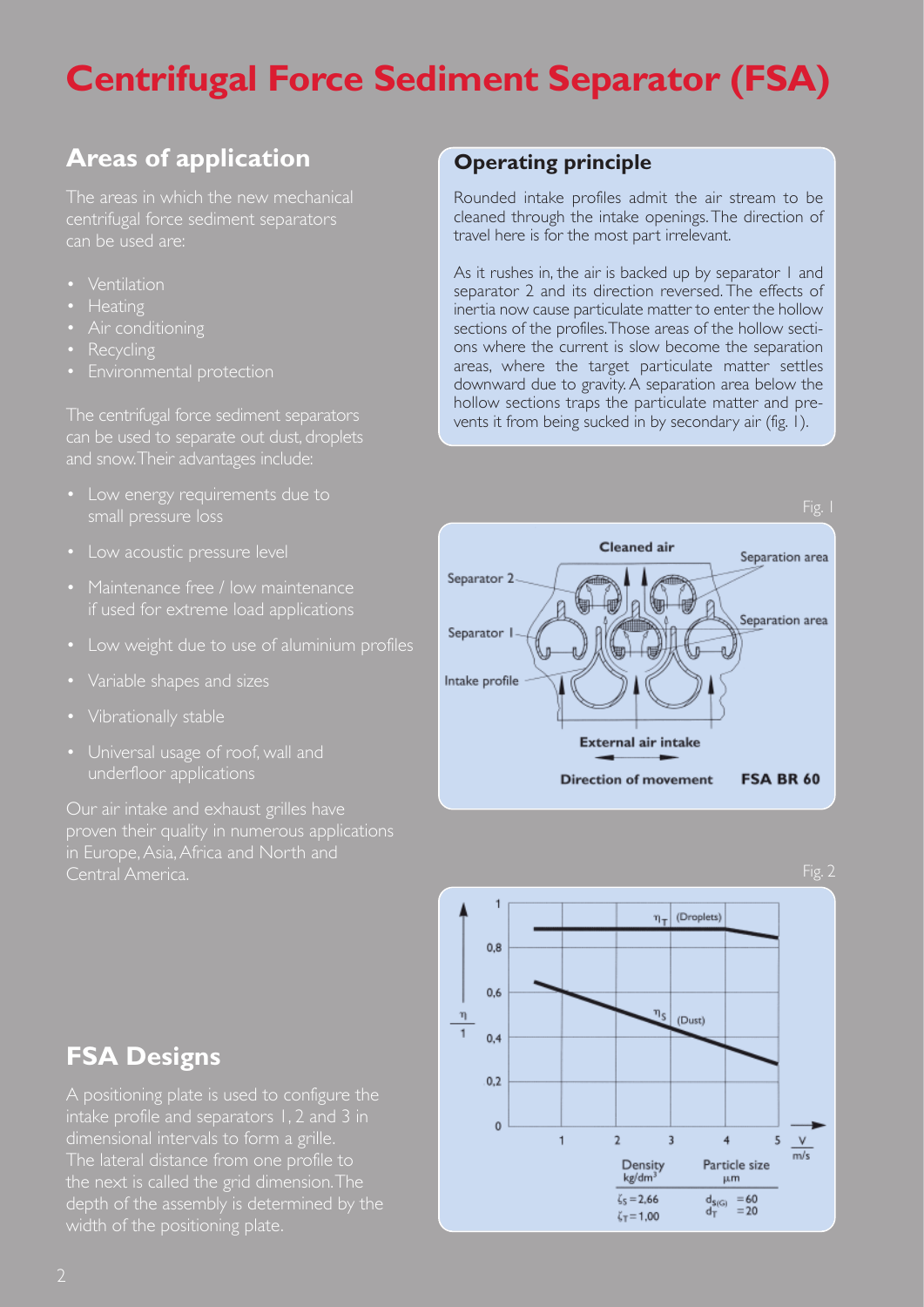### **Grille configurations**

FSA BR 60: Depth  $= 64$  mm, grid dimension  $= 32$  mm,  $choice, T = Division$ 

- Front intake profile, round for 32 mm grid, extruded
- Separators 1 and 2 as extruded aluminium profile
- Separation area optionally with cover, with plugs or without special separation area
- Separation area fixed beneath grille according
- Flange and screw hole patterns by agreement



### **Fittings**

- 1. For use as built-in filter (fig. 13)
- Perforated plate at front (Qg8 DIN 24042) optional
- Gasket (CR-50 Shore), self-adhesive, optional
- Heater (electrical intake profile and separator 1)
- 2. For suction box application, aluminium construction
- 
- Grille in rear wall optional
- Perforated plates, gasket, separator box, soundproofing, heater, flow sensors are optional
- 3. For use as container
- As with suction box
- specification
- 4. The FSA, FSAW and LG grilles can be made into filters by fitting a filter mat downstream of the grille. We offer this configuration in consultation with our

For air duct adaptations we can also manufacture tube attachments to customer specifications. attachment. It is also possible to obtain wire fitted with flat gaskets or other seals/gaskets.



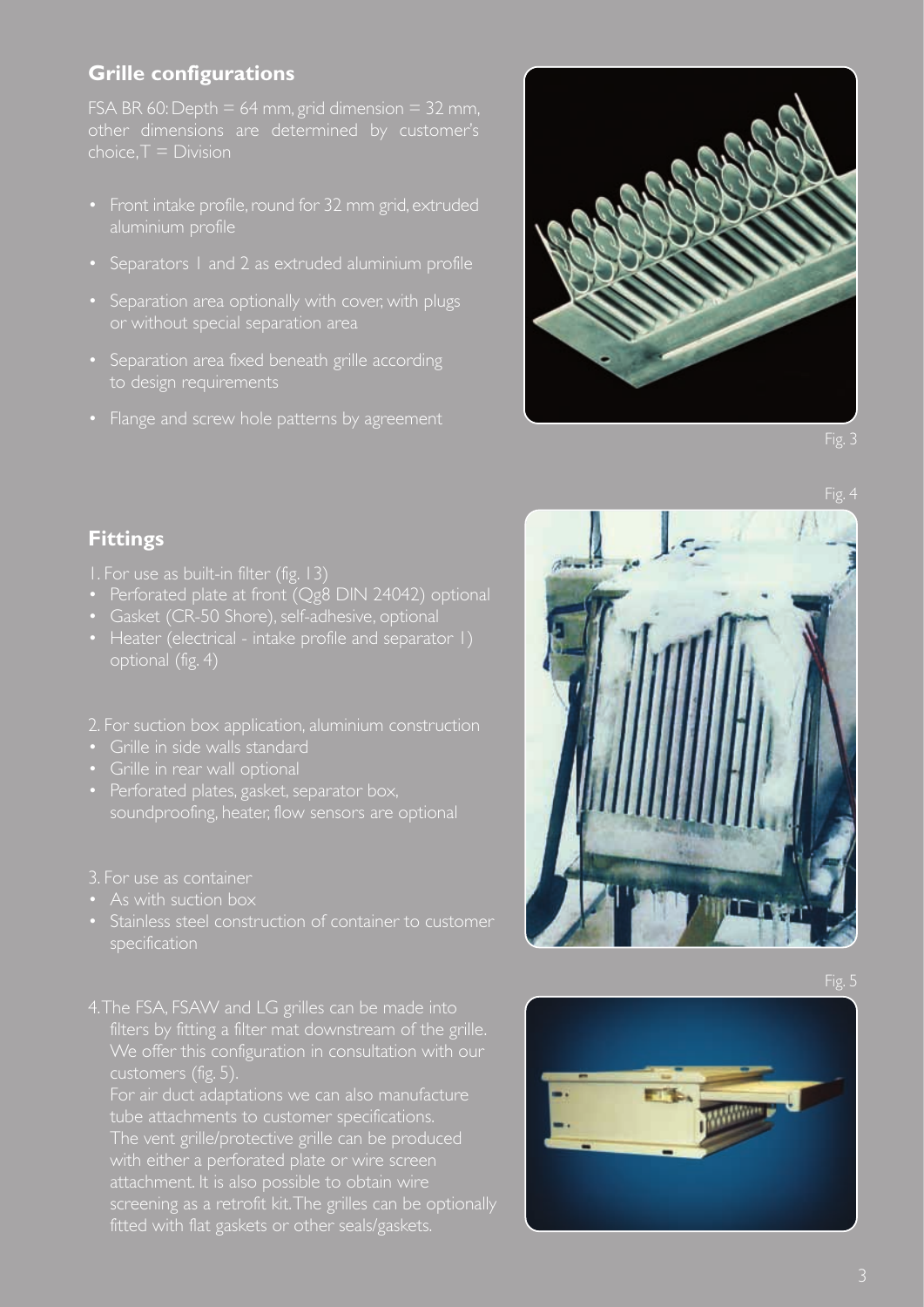## **Centrifugal Force Sediment Separator (FSAW)**

ties of the FSA separator while providing and sand, even when installed in an inclined

This dual-profile separator grille features new guarantee effective and economical application.

Height: Up to 1500 mm, units over 600 mm

Width: Up to 1900 mm



FSAW design inserted



#### **Tested to EN standards**

Technical Research Centre of Finland

#### **Registered as utility model**

with support of the state of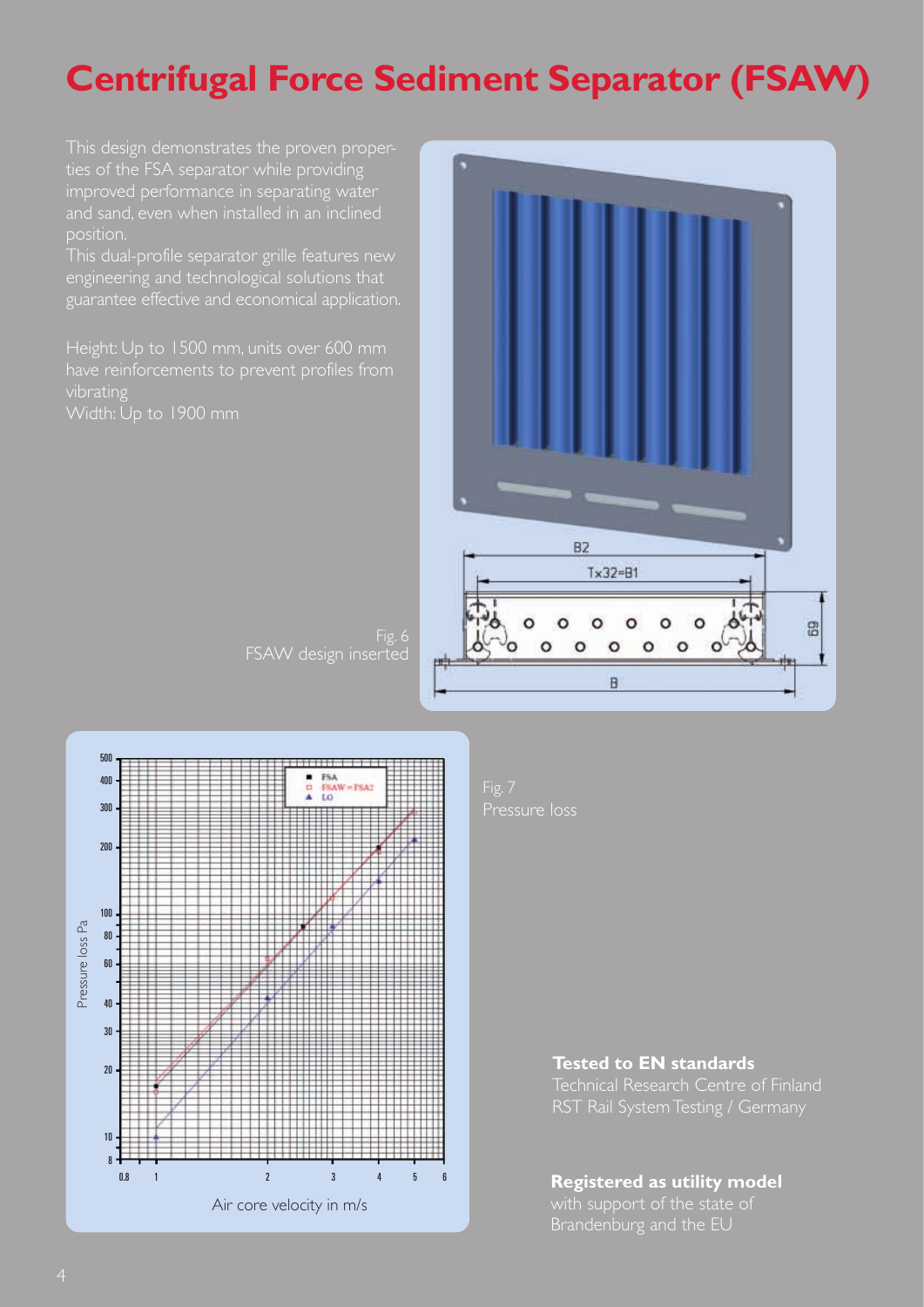## **Vent grille (LG)**

The high stability and mechanical strength nearly 100%.





Water separation

#### **Tested to EN standards**

#### **Registered as a utility model**

with support of the state of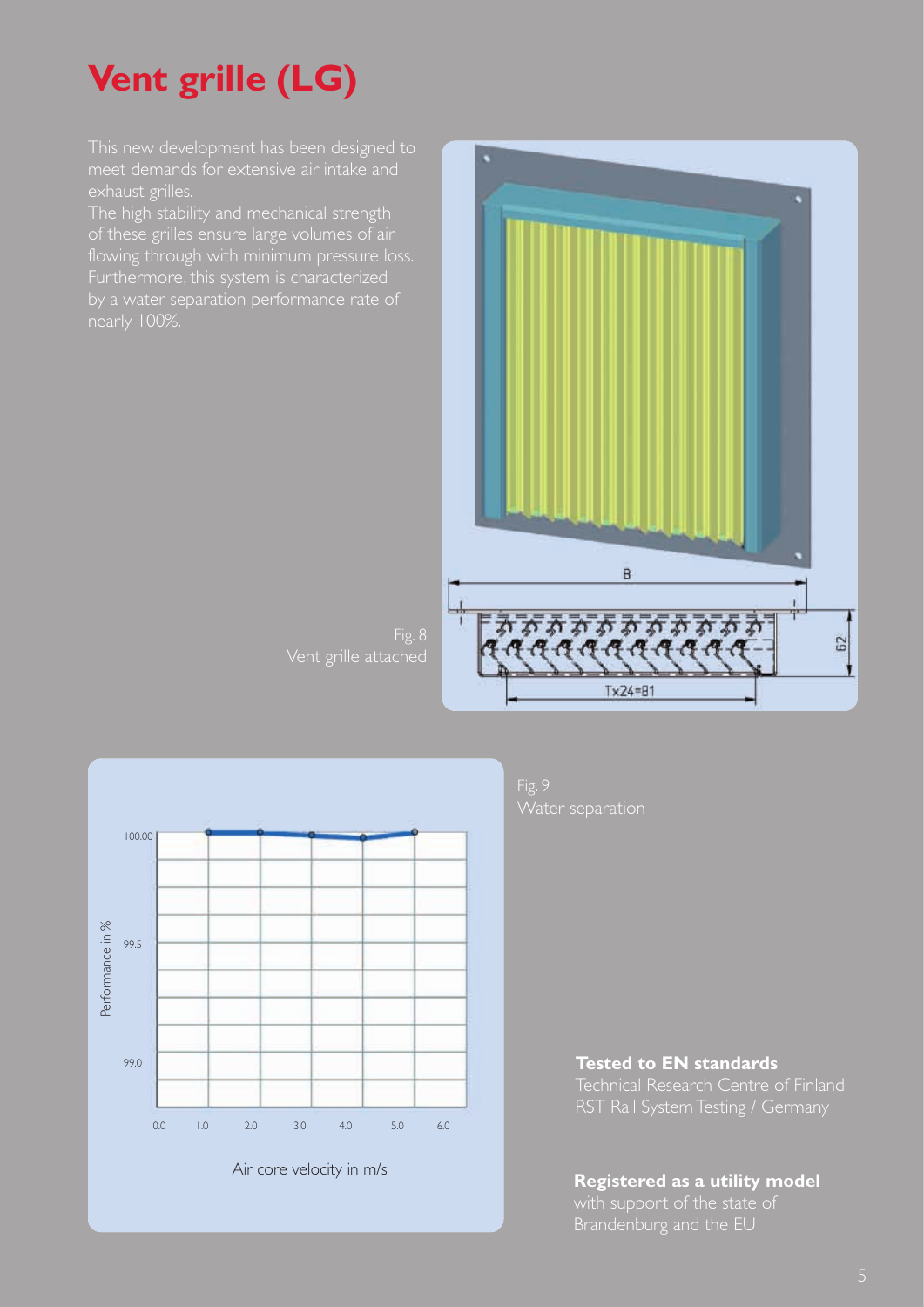## **Installation options**



### **Surface**

- 
- Aluminium paint to customer specification, e.g. epoxide metal primer, polyurethane top coat
- 
- Immersion coating, cathaphoretic painting
- Chromating and powder coating
- Stainless steel for container is plain etched

### **Soundproofing**

sound source, B & K Type 4205, broadband source 95 dB.

Soundproofing / FSA 66 mm depth  $= 1.7$  dB (LIN)

The test results, which vary depending on how the tests are designed, showed normal noise emissions and good soundproofing values.

## **Cleaning**

Only required for particularly high levels of usage. during operator's regular maintenance cycle.

### **Test certificates**

- Sand separation performance for
- Rain separation performance for
- Degree of protection against water impact certified to EN 60529 for FSA / FSA W
- 
- Ice and snow impact when heaters used for FSA
- 
- Air intake flow into FSA in case of tangential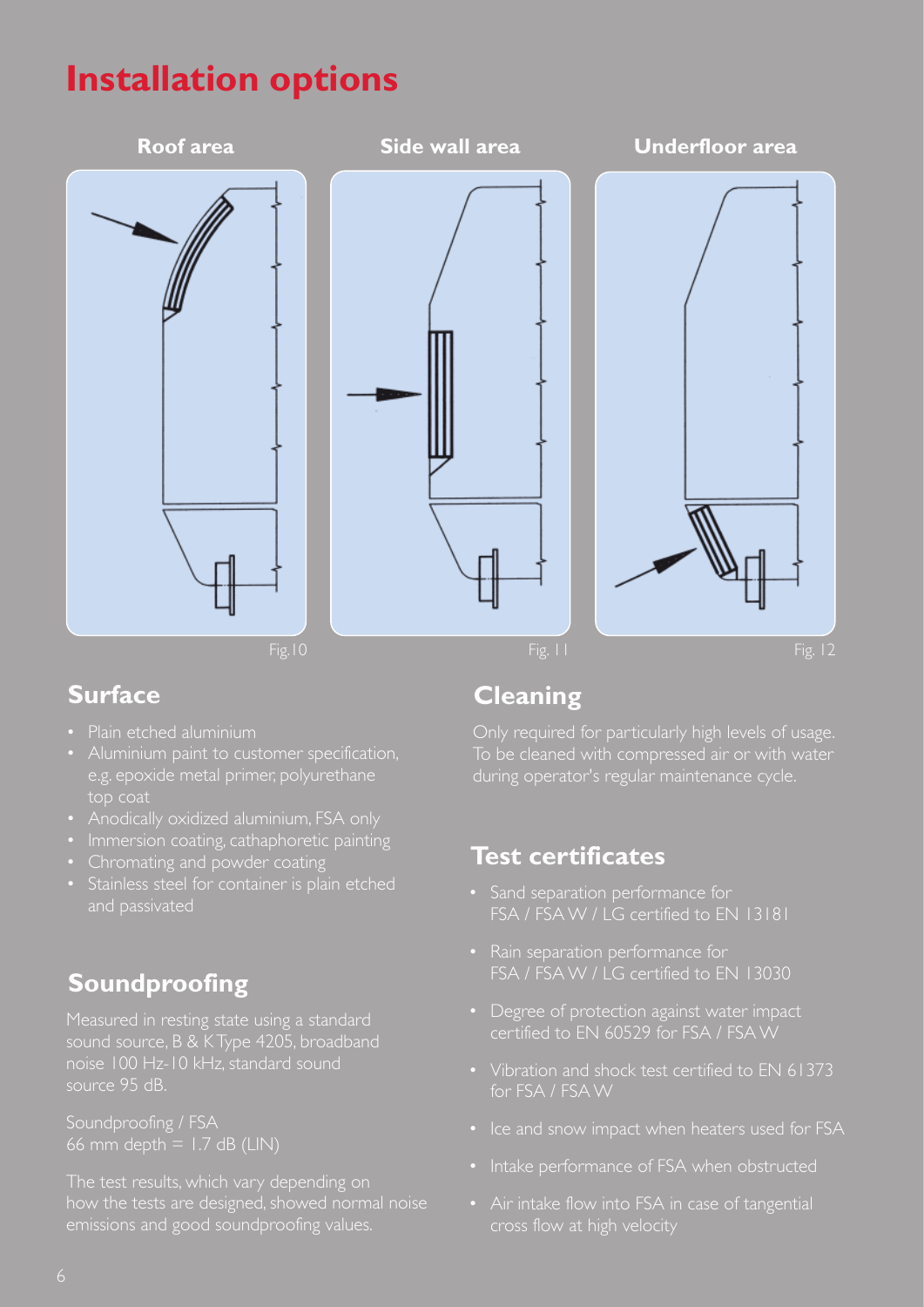## **Construction**



#### **Example of FSA grille configuration**  Nominal air flow volume Intake area B1 x H1 Intake flow velocity Pressure loss as in fig. 7  $\blacktriangleright$  1.0 m<sup>3</sup>/s  $\triangleright$  800 mm  $\times$  500 mm = 0,4 m<sup>2</sup>  $\blacktriangleright$  2.5 m/s  $\blacktriangleright$  ΔP= 90 Pa

Please contact the manufacturer for advice in specific cases.